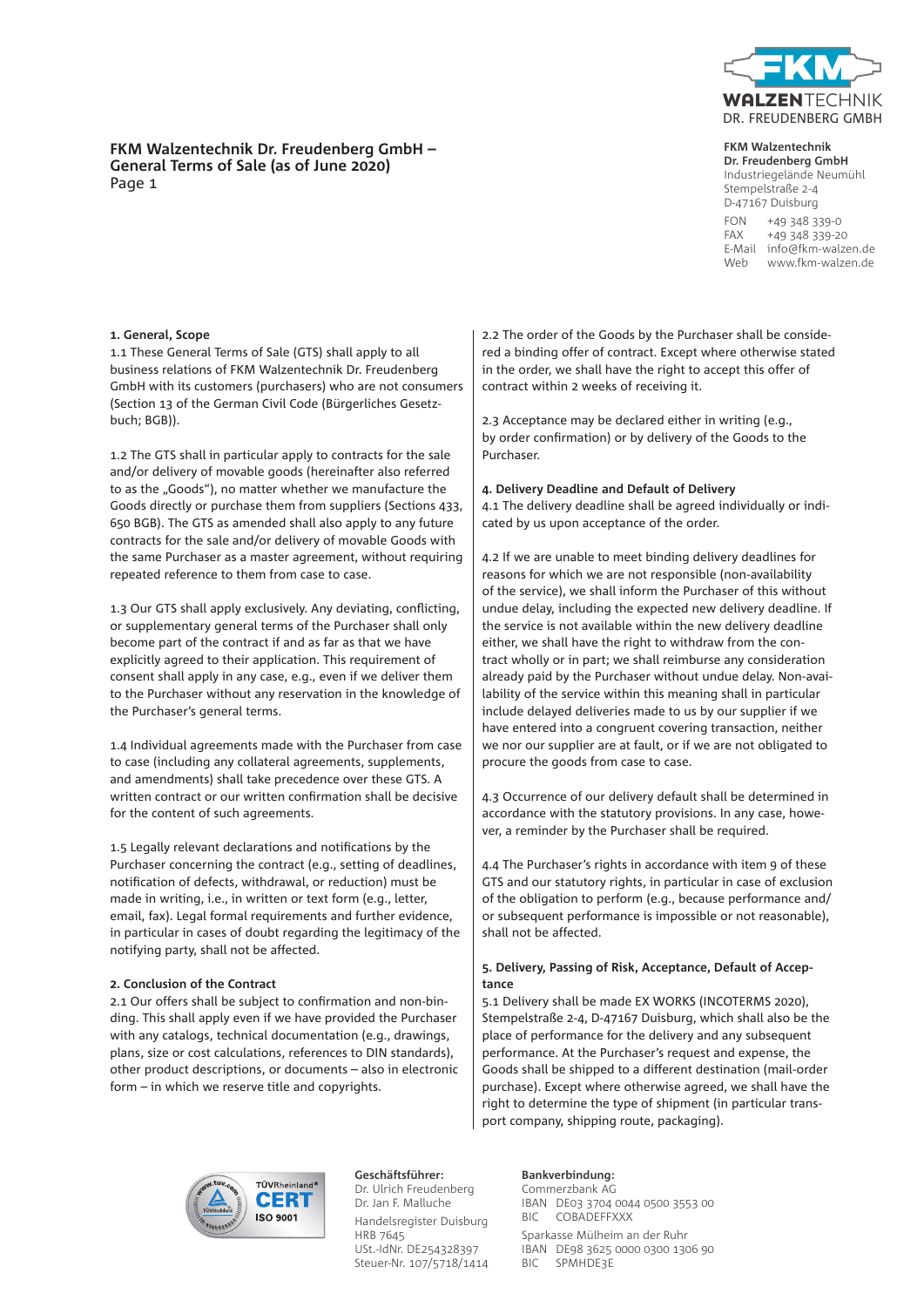

# **FKM Walzentechnik Dr. Freudenberg GmbH – General Terms of Sale (as of June 2020)** Page 2

### **FKM Walzentechnik**

**Dr. Freudenberg GmbH** Industriegelände Neumühl Stempelstraße 2-4 D-47167 Duisburg FON +49 348 339-0 FAX +49 348 339-20 E-Mail info@fkm-walzen.de Web www.fkm-walzen.de

5.2 The risk of accidental loss and accidental deterioration of the Goods shall pass to the Purchaser at the latest upon handover. However, the risk of accidental loss and accidental deterioration of the Goods as well as the risk of default shall pass upon delivery of the Goods to the forwarding agent, the carrier, or any other person designated to perform the shipment already for mail-order purchases. As far as acceptance has been agreed, this shall be decisive for the passing of risk. In any other respect, the statutory provisions of the law on contracts for work and services shall apply to an agreed acceptance accordingly. Handover or acceptance shall be deemed to have taken place if the Purchaser has entered default of acceptance.

# **6. Prices and Terms of Payment**

6.1 Unless otherwise agreed from case to case, our prices as applicable at the time of conclusion of the contract shall apply, specifically EX WORKS (INCOTERMS 2020) Stempelstraße 2-4, D-47167 Duisburg, plus statutory value added tax.

6.2 The Purchaser shall bear the transport costs ex warehouse and the costs of any transport insurance as requested by the Purchaser for mail-order purchases (item 5.1). Any customs duties, fees, taxes, and any other public charges shall be borne by the Purchaser.

6.3 Except if otherwise agreed, the purchasing price shall be due and payable within 14 days of invoicing and delivery.

6.4 The Purchaser shall enter default upon the end of the above payment deadline. Interest on the purchase price shall be charged at the statutory default interest rate applicable from time to time during the period of default. We reserve the right to assert further damage caused by default. Towards merchants are concerned, our claim to the commercial interest on maturity (Section 353 of the German Commercial Code (Handelsgesetzbuch; HGB)) shall not be affected.

6.5 The Purchaser shall only be due any rights of set-off or retention as far as their claim has been finally established or is undisputed. If there are any defects to the delivery, the Purchaser's rights in return shall remain unaffected, in particular in accordance with the second sentence of item 8.4 of these GTS.

6.6 If it becomes apparent after conclusion of the contract that our claim to the purchase price is jeopardized by the

Purchaser's inability to perform (e.g., when an application for opening of insolvency proceedings is filed), we shall have the right to refuse performance in accordance with the statutory provisions and – if necessary, after setting a deadline – to withdraw from the contract (Section 321 BGB). The statutory provisions on waiver of setting of a deadline shall not be affected.

# **7. Reservation of title**

7.1 We reserve title in the Goods sold until full payment of all our present and future claims arising from the purchase contract and an ongoing business relationship (secured claims).

7.2 The Goods subject to reservation of title must not be pledged to any third parties or assigned as collateral before the secured claims have been paid in full. The Purchaser must inform us without undue delay in writing if and as far as third parties access the Goods belonging to us.

7.3 If the Purchaser Is In breach of the contract, in particular if they do not pay the purchase price when due, we shall be entitled to withdraw from the contract in accordance with the statutory provisions and to demand return of the Goods based on the reservation of title. If the Purchaser does not pay the purchase price when due, we must only assert these rights if we have previously unsuccessfully set a reasonable deadline for payment for the Purchaser or if setting such a deadline can be dispensed with based on the statutory provisions.

7.4 The Purchaser shall have the right to resell and/or process the Goods subject to reservation of title in their ordinary course of business. In this case, the following provisions shall apply additionally.

a) The reservation of title shall extend to the full value of the products created by processing, blending, or combining our Goods, for which we shall be deemed the manufacturer. If any third parties retain their title if the Goods are processed, blended, or combined with any goods of third parties, we shall acquire joint title at the ratio of the invoiced values for the processed, blended, or combined Goods. The resulting product shall be subject to the same provisions as the Goods delivered subject to reservation of title apart from this. b) The Purchaser hereby assigns any claims against third parties arising from resale of the Goods or the product to us as collateral in total or in the amount of our potential joint title in accordance with the above item. We accept this as-



**Geschäftsführer:** Dr. Ulrich Freudenberg Dr. Jan F. Malluche Handelsregister Duisburg HRB 7645 USt.-IdNr. DE254328397 Steuer-Nr. 107/5718/1414

# **Bankverbindung:**

Commerzbank AG IBAN DE03 3704 0044 0500 3553 00 BIC COBADEFFXXX Sparkasse Mülheim an der Ruhr IBAN DE98 3625 0000 0300 1306 90 BIC SPMHDE3E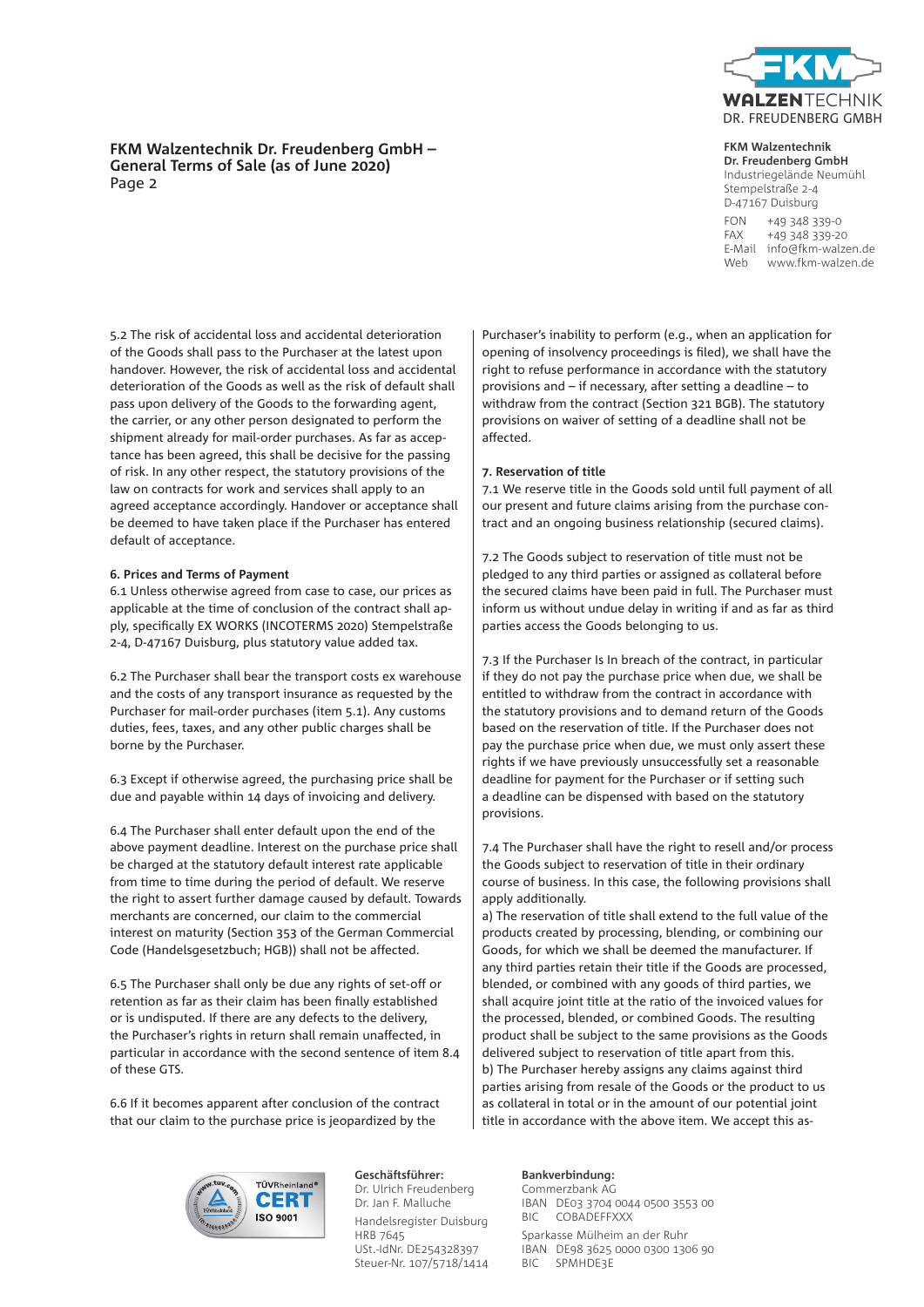

# **FKM Walzentechnik Dr. Freudenberg GmbH – General Terms of Sale (as of June 2020)** Page 3

# **FKM Walzentechnik**

**Dr. Freudenberg GmbH** Industriegelände Neumühl Stempelstraße 2-4 D-47167 Duisburg FON +49 348 339-0 FAX +49 348 339-20 E-Mail info@fkm-walzen.de Web www.fkm-walzen.de

signment. The Purchaser's obligations from item 7.2 shall also apply concerning the assigned claims.

c) The Purchaser shall remain authorized to collect the claim in addition to us. We commit to not collecting the claim while the Purchaser meets their payment obligations towards us, does not enter default of payment, while no application for the opening of insolvency proceedings has been filed, and while there is no other defect to their solvency. If this is the case, however, we may demand that the Purchaser inform us of the assigned claims and their debtors, provide all information required for collection, hand over the relevant documents, and inform the debtors (third parties) of the assignment. Furthermore, we shall be entitled to revoke the Purchaser's authority to resell and process the Goods subject to reservation of title in this case.

7.5 If the value that can be realized from the collateral exceeds our claims by more than 10%, we shall release collateral of our choice upon the Purchaser's request.

# **8. Purchaser's Warranty Claims**

8.1 The statutory provisions shall apply regarding the Purchaser's rights in cases of defects of material or title, except if otherwise stipulated below.

8.2 The Purchaser's claims for defects assume that they have met their statutory obligations to examine the Goods and to inform us of any defects (Sections 377, 381 HGB). In the case of Goods intended for installation or other further processing, an inspection is required immediately before processing in any case. If any defect becomes apparent during delivery, inspection, or at a later point of time, we must be notified without undue delay in writing. In any case, any apparent defects must be reported in writing within 7 working days of delivery. Any defects that cannot be detected during the inspection must be reported within the same period after their discovery. If the Purchaser fails to conduct a proper inspection and/or to report any defects, our liability for the defect not reported in time or in due form shall be excluded in accordance with the statutory provisions.

8.3 If the delivered item is defective, we may initially choose to render subsequent performance by remedying the defect (rectification) or by delivering an item free of defects (replacement). Our right to refuse subsequent performance subject to the statutory conditions shall not be affected.

8.4 We shall be entitled to make the subsequent performance owed dependent on the Purchaser paying the purchase price due. However, the Purchaser shall be entitled to retain an appropriate portion of the purchase price in relation to the defect.

8.5 The Purchaser must give us the time and provide the opportunity we need to render the subsequent performance owed, in particular to hand over the rejected Goods for inspection. If a replacement delivery is made, the Purchaser must return the defective item to us in accordance with the statutory provisions. Subsequent performance shall only include removal of the defective item or its re-installation if we were originally obligated to install it.

8.6 We shall bear or reimburse the expenses necessary for inspection and subsequent performance, in particular transport, travel, labor, and material costs and, if applicable, any removal and installation costs, in accordance with the statutory provisions if a defect is actually present. Otherwise, we may demand reimbursement of the costs incurred as a result of the unjustified request to remedy the defect (in particular inspection and transport costs) from the Purchaser, except if the lack of a defect was not apparent to the Purchaser.

8.7 The Purchaser's claims for damages or reimbursement of expenses made in vain shall only apply in accordance with item 8. They shall otherwise be excluded.

# **9. Other Liability**

9.1 As far as nothing different arises from these GTS, including the following provisions, we shall be liable for any breach of contractual and non-contractual obligations in accordance with the relevant statutory provisions.

9.2 We shall be liable for damages, no matter the legal grounds, in cases of intent and gross negligence. In cases of simple negligence, we shall only be liable a) for damage from injury to life, body, or health, b) for damage from the breach of essential contractual obligations (obligations the compliance with which is required for proper execution of the contract and on compliance with which the contractual partner regularly relies and may rely); in this case, however, our liability shall be limited to compensation of the foreseeable, typical damage.



**Geschäftsführer:** Dr. Ulrich Freudenberg Dr. Jan F. Malluche Handelsregister Duisburg HRB 7645 USt.-IdNr. DE254328397 Steuer-Nr. 107/5718/1414

# **Bankverbindung:**

Commerzbank AG IBAN DE03 3704 0044 0500 3553 00 BIC COBADEFFXXX Sparkasse Mülheim an der Ruhr IBAN DE98 3625 0000 0300 1306 90 BIC SPMHDE3E